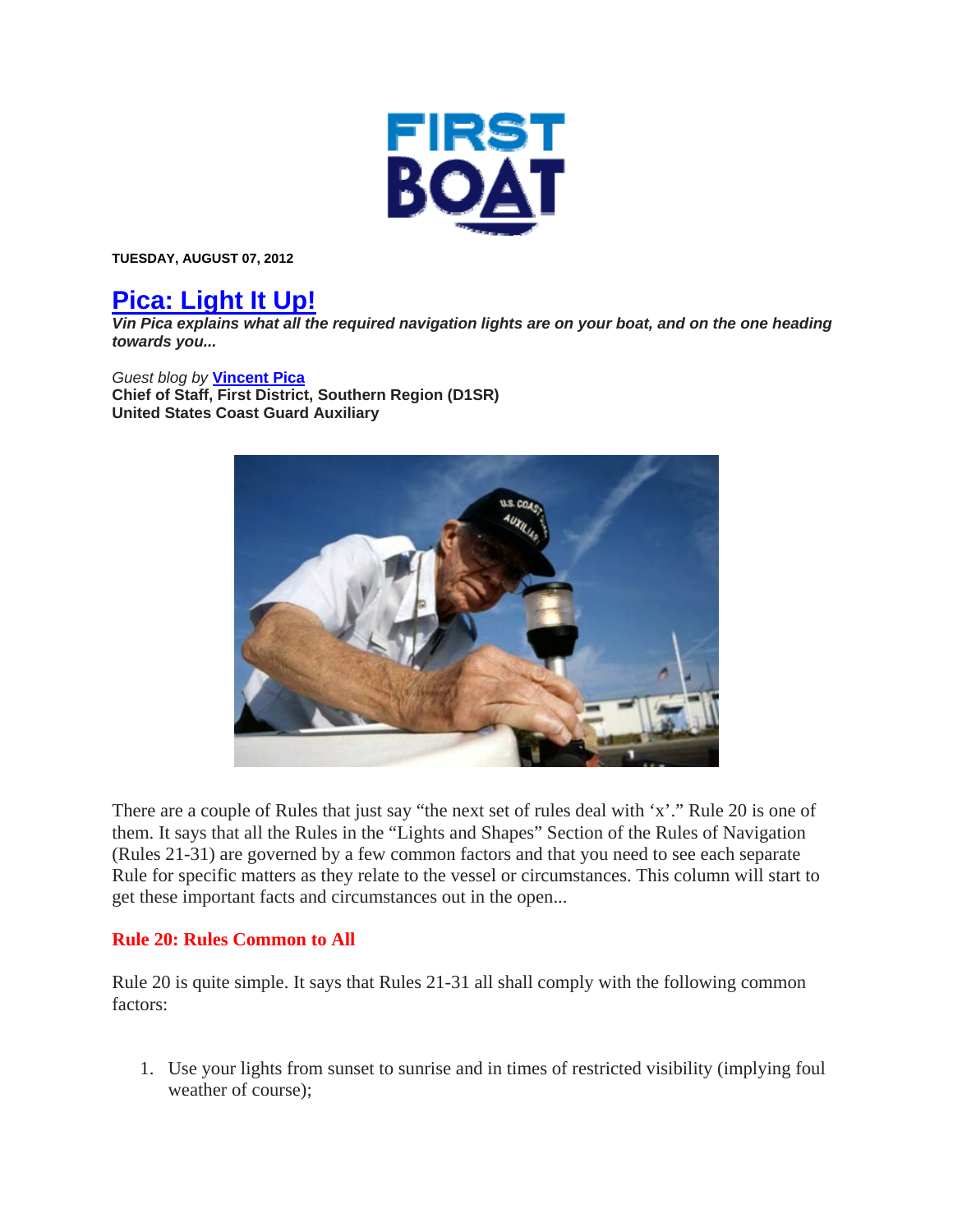- 2. Use no other lights at that time unless you are sure that there is no way that they can be mistaken for the lights spelled out in this Section – or won't impair their visibility or distinctive character (now you know why there are no headlights on a boat – try finding red and green side lights while staring into headlights!)
- 3. From sunrise to sunset, regardless of visibility, vessels shall exhibit "Shapes" (another column coming!) that conform to the "Lights" that would be used at night/foul weather.



A "lantern carried on the fore and aft centerline"

So, what are the specifics beyond that..? Let's start this week and finish as time and space permit!

## **Rule 21 – What Does It Say?**

Rule 21 specifies what a masthead light is – a white light placed fore and aft of the centerline of the vessel. It shows an unbroken line over an arc of the horizon of 225 degrees and so fixed that it can't be seen if you are more than 22.5 degrees abaft the beam of the vessel. Abaft? Seamanspeak for "behind." So, if you see a vessel ahead and you can see a side light (red or green) and a white light above and behind it, it is a crossing situation and you are not more than 22.5 degrees "abaft" her beam. If all you can see is a white light, it is her stern light (keep reading) and you are overtaking her – or it is her anchor light (*try not to hit her!*)

Just what is 225 degrees? Extend your arms out and backwards and pretend you are a jet plane. That angle, from your right hand, up your arm, across your chest and down your left arm to your other hand… that for most people is roughly 225 degrees… You get the picture.

Rule 21, having described what a mast light is, goes on to describe "side lights" – those red and